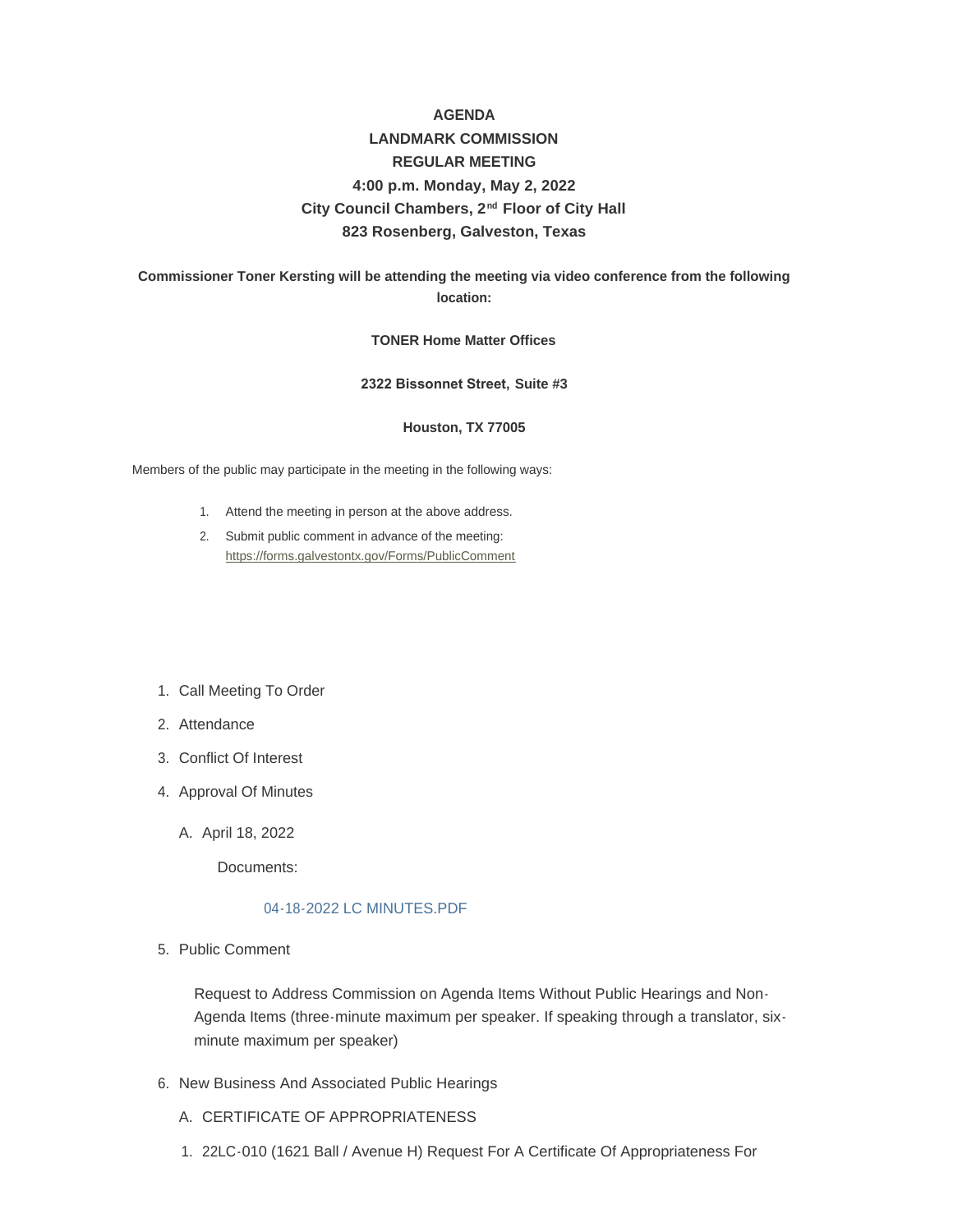Alterations To The Structure Including The Installation Of Solar Panels. Property Is Legally Described As The M. B. Menard Survey, East 25.4 Feet Of Lot 2 (2-1), Block 256, In The City And County Of Galveston, Texas. Applicant: Michael Menendez Property Owners: Megan Blanton And Lucas Scott

Documents:

## 22LC-010 - [STF PKT.PDF](https://www.galvestontx.gov/AgendaCenter/ViewFile/Item/14126?fileID=32810)

2. 22LC-013 (1512 24th Street) Request For A Certificate Of Appropriateness For Exterior Alterations To The Structure Including Window And Door Modifications. Property Is Legally Described As The M. B. Menard Survey, Portion Of Lot 14 (1014-2), Northeast Block 42, Galveston Outlots, And East 20 Feet Of Adjacent 24th Street, In The City And County Of Galveston, Texas. Applicant: Gasa Construction Property Owners: Daniel And Madel O'Neil

Documents:

## 22LC-013 - [STF PKT.PDF](https://www.galvestontx.gov/AgendaCenter/ViewFile/Item/14129?fileID=32813)

- B. LICENSE TO USE RECOMMENDATION
- 22LC-012 (2300 Mechanic/Avenue D) Request For A Recommendation For A License 1. To Use To Place A Construction Dumpster. Adjacent Property Is Legally Described As M. B. Menard Survey, Lots 11 Through 14 And Part Of Lots 9 And 10, Block 623, In The City And County Of Galveston, Texas. Applicant: Eduardo Trevino Adjacent Property Owner: HAF Hospitality Tremont Realty LLC Easement Holder: City Of Galveston

Documents:

#### [22LC-012 STF PKT.PDF](https://www.galvestontx.gov/AgendaCenter/ViewFile/Item/14128?fileID=32812)

- C. VARIANCE RECOMMENDATION
- 22LC-011 (402 17th Street) Request For A Variance From The Galveston Land 1. Development Regulations, Article 3, District Yard, Lot And Setback Addendum, For The Residential, Single-Family (R-3) Zoning District, To Reduce The Minimum Lot Area. Property Is Legally Described As M.B. Menard Survey, Lot 1 And West 3-3 Feet Of Lot 2, Block 496, In The City And County Of Galveston, Texas. Applicant: Tricon Land Surveying, LLC Property Owner: Brook Paysse, BP Residential Properties – Echo Asset Group

Documents:

## [22LC-0011 -](https://www.galvestontx.gov/AgendaCenter/ViewFile/Item/14127?fileID=32811) PKT.PDF

- 7. Discussion And Action Items
	- A. Discussion Of Financial Incentives For Historic Properties (McLean/Patterson)
- 8. Adjournment

I certify that the above Notice of Meeting was posted in a place convenient to the public in compliance with Chapter 551 of the Texas Government Code on April 27, 2022.

Prepared by: Patrick Collins, Planning Technician